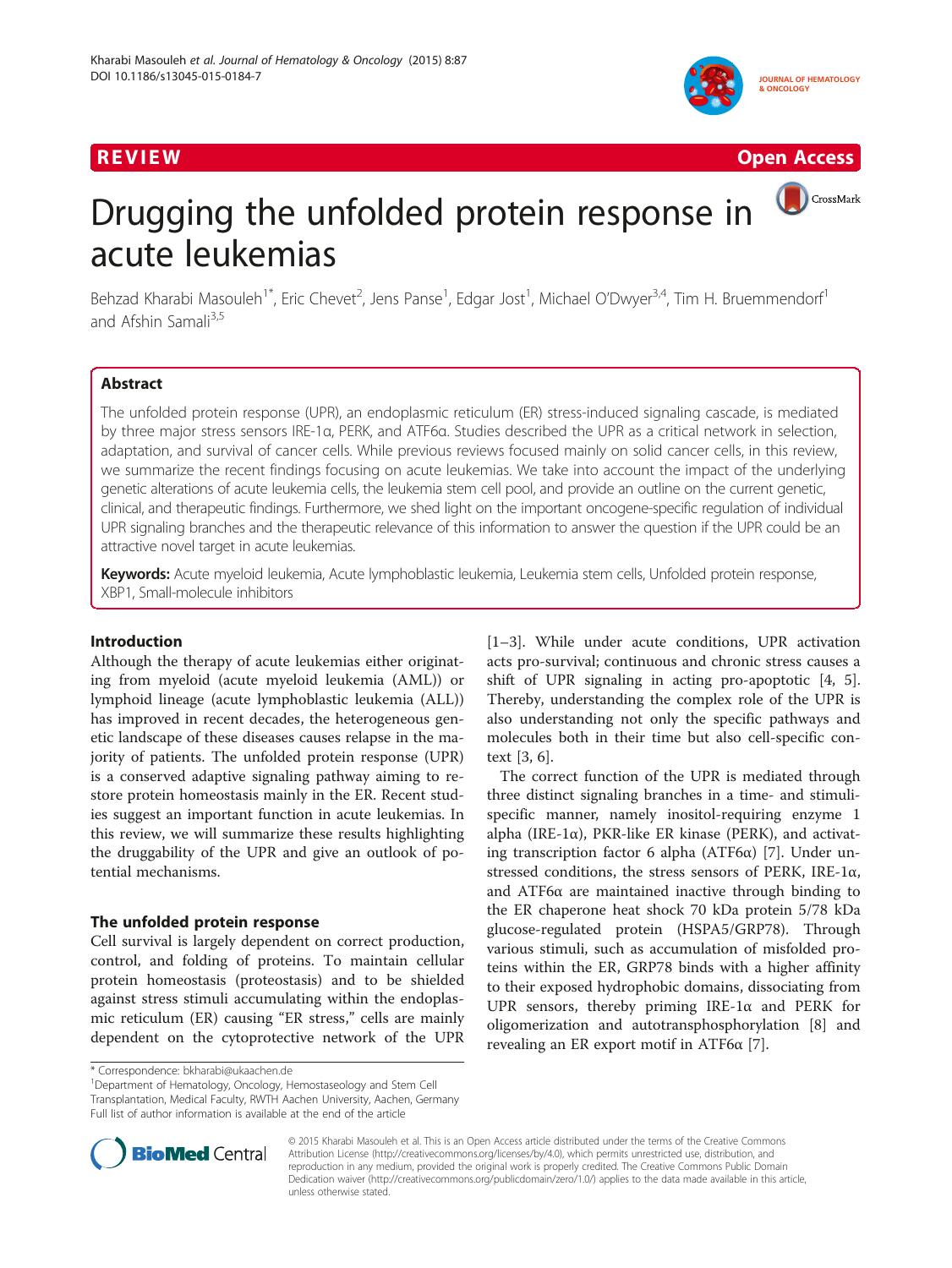#### PERK-eIF2α

Upon activation, PERK phosphorylates eukaryotic translation initiation factor 2 subunit alpha translation initiation factor (eIF2 $\alpha$ ) at serine 51 (S51) [\[9\]](#page-7-0), thereby attenuating global protein synthesis to reduce the number of proteins entering ER, imparting a pro-survival effect on the cells. This prevents assembly of the 80S ribosome translation initiation complex and allows selective expression of activating transcription factor 4 (ATF4). ATF4 then enters the nucleus activating ER stress-response genes involved in protein folding, antioxidant responses, autophagy, amino acid metabolism, and apoptosis promoting cell survival [[10](#page-7-0)–[13](#page-7-0)]. Moreover, PERK activation leads to nuclear factor (erythroid-derived 2)-like 2 (NRF2) phosphorylation and subsequent control of the antioxidant pathway [[14](#page-7-0)].

#### ATF6α

The second branch is represented by the basic leucine zipper transcription factor ATF6α. ATF6α activation occurs in the Golgi complex following export from the ER upon ER stress [\[15](#page-7-0)]. ATF6 $\alpha$  is then cleaved on both sides of the membrane by site-1 (S1P, also named membrane-bound transcription factor peptidase, site 1 MBTPS1) and site-2 proteases (S2P, also named membrane-bound transcription factor peptidase, site 2 MBTPS2) generating an active transcription factor through regulated intramembrane proteolysis [[16](#page-7-0)]. Following its cleavage, the ATF6α cytosolic domain translocates to the nucleus and activates specific transcriptional programs that promote adaptation, including upregulation of various components of ER-associated degradation (ERAD) [\[17\]](#page-7-0).

#### IRE-1α—XBP1/RIDD

The most evolutionary conserved arm of the UPR is mediated by IRE-1α, which is activated by autophosphorylation and oligomerization upon accumulation of misfolded proteins in the ER. IRE-1α contains an endoribonuclease (RNase) and a kinase domain. So far, the most described function of the RNase domain is to reduce ER load through unconventional splicing of the X-box binding protein 1 (XBP1) mRNA [\[18](#page-7-0)]. This unconventional splicing leads to removal of a 26-nucleotide intron. Recently, it was uncovered that a multimeric protein complex tRNA splicing ligase is responsible for ligation of IRE-1α-cleaved XBP1 mRNA 5′ and 3′ extremities of which the RNA 2′,3′-cyclic phosphate and 5′-OH ligase (RTCB, also named HSPC117/ C22orf28) seems to be the most essential subunit [[19](#page-7-0)–[22](#page-7-0)] and demonstrated a physiological role in plasma-cell differentiation [\[19](#page-7-0)]. This causes a frameshift in the XBP1 reading frame, thus generating a transcriptionally active protein (XBP1s). XBP1s controls expression of genes involved in protein folding, secretion, ERAD, and lipid synthesis [[23, 24\]](#page-7-0). IRE-1α RNase activity is also involved in RNA degradation (pathway known as regulated IRE-1α-dependent decay or RIDD) [[25\]](#page-7-0).

The complex cellular mechanisms which lead to activation of the UPR and in-depth genetic functions in solid cancer cells have already been extensively discussed in a number of excellent review articles [\[26](#page-7-0), [27, 1, 6, 2](#page-7-0), [3, 28](#page-7-0), [29](#page-7-0)]. Thereby, we will focus here on the novel role of the UPR network in acute leukemias.

## Role of the UPR in AML

AML originates from a myeloid-committed hematopoietic stem cell (HSC) and is characterized by acquisition of genetic and epigenetic changes [[30](#page-7-0)–[35](#page-7-0)]. These cause aberrant activation of signaling pathways [\[36](#page-7-0)–[38\]](#page-7-0) contributing to AML pathogenesis and progression [\[39](#page-7-0)]. Mechanistically, for instance, transcription factor CCAAT/enhancer binding protein alpha ( $C/EBP\alpha$ ) [[40](#page-7-0)] is frequently deregulated by genomic mutations causing maturation defects [\[41, 42](#page-7-0)]. Others include internal tandem duplications in the FMSlike tyrosine kinase 3 gene (FLT3-ITD) which correlates with poor outcome [[43\]](#page-7-0) or the balanced translocation t(15;17) (namely PML-RARα) representing the main oncogenic driver of the acute promyelocytic leukemia subset [[44\]](#page-7-0).

With a median age of 66 years at diagnosis and an overall survival rate for older AML patients of less than 10 %, the treatment response has not changed dramatically within three decades [\[45](#page-7-0)–[47\]](#page-7-0). In younger patients, remission rates are more promising, while also in this population, ultimately  $\sim$  50 % of the patients relapse within the first 5 years [[38, 39, 45](#page-7-0)–[50](#page-8-0)].

# UPR and C/EBPα in AML

Studies showed that the IRE-1α/XBP1s branch of the UPR was activated in 17.4 % of AML cases [[51, 52](#page-8-0)]. Besides the expression of XBP1s (16 out of 92 patients), equally that of GRP78 and the ER protein quality control lectin calreticulin were increased [\[52](#page-8-0)]. Characteristically, these patients were poor risk (44 % vs 25 %), although this was not significant, potentially because of the low patient numbers. The important role of calreticulin was then shown by the same research group, providing evidence that it was able to bind and block the translation of C/EBPα [\[53](#page-8-0)]. Here, calreticulin did bind to the C/ EBPα mRNA and form a stem-loop secondary structure preventing translation. Similarly, the UPR-related molecule disulfide isomerase protein (PDI), a thiol-disulfide oxidoreductase residing in the ER lumen, did equally bind to this stem-loop region of the C/EBPα mRNA [[54\]](#page-8-0). Together, they formed a complex and regulated the translation of C/EBPα. Still, this observation remains surprising as both calreticulin and PDI are localized in the lumen of the ER and are not predicted to be present in the same compartment as C/EBPα mRNA.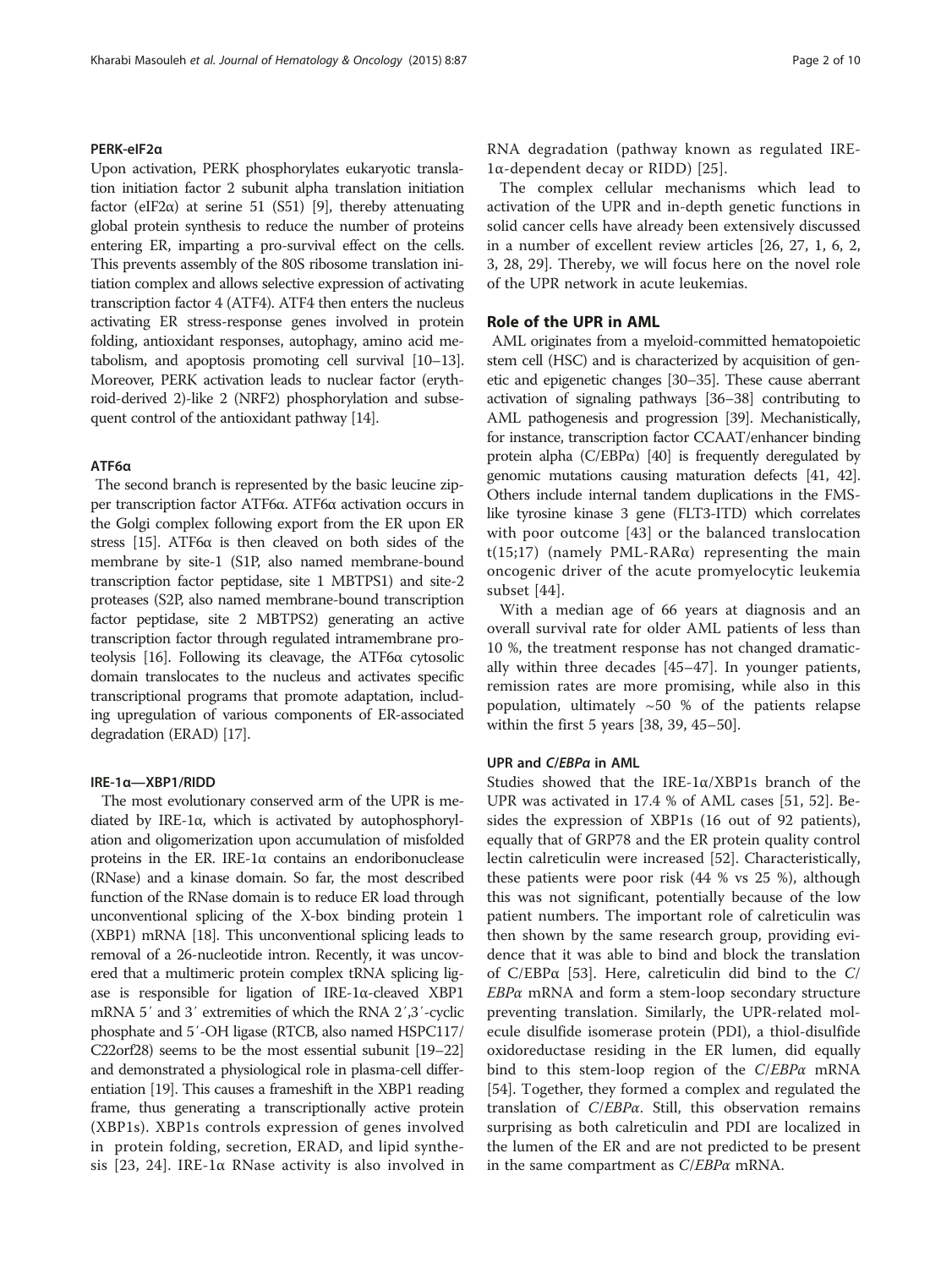#### UPR and PML-RARα in AML

In the majority of PML-RAR $\alpha^+$  AML patients, retinoic acid receptor alpha  $(RAR\alpha)$  is fused to the promyelocytic leukemia (PML) open reading frame on chromosome 15 [[55](#page-8-0)]. The resulting fusion molecule PML-RARα acts as transcriptional repressor in a dominant-negative manner by blocking retinoic acid-induced myeloid differentiation [\[56](#page-8-0)]. In PML-RAR $\alpha^+$  AML, only one study described a potential therapeutic role for the UPR. Mechanistically, wild-type RARα forms heterodimers with the soluble nuclear receptor co-repressor 1 (N-CoR) family of co-repressors mediating transcriptional repression [\[57, 58\]](#page-8-0) and releases the co-repressors in response to cognate agonists such as alltrans-retinoic acid (ATRA) leading to myeloid differentiation [[56](#page-8-0)]. Additionally, the N-CoR protein is critical for transcriptional repression by the tumor suppressor Max dimerization protein 1 (MAD) [\[59, 60\]](#page-8-0).

Here, a mechanism is through increased binding to N-CoR by PML-RAR $\alpha$  [\[60](#page-8-0)]. This binding causes an abnormal protein conformation and insolubility of the N-CoR protein. The misfolded N-CoR protein is then recruited to the ER and targeted by the ERAD system. Thereby, the tumorsuppressive function of MAD is missing. This suggests that the UPR is a critical promoter of aberrant activation of PML-RARα through ubiquitination of N-CoR [[61](#page-8-0)] (Fig. 1).

#### UPR and hypoxia in AML

Hypoxic environments such as the bone marrow, where the majority of leukemia cells reside [\[62](#page-8-0)], lead to activation of the hypoxia-inducible factor (HIF) pathway. HIF is a heterodimer consisting of an unstable alpha subunit (such as HIF-1 $\alpha$ ) and a stable beta subunit (HIF-1 $\beta$ ) binding DNA through hypoxia-response elements. Under normoxic conditions, HIF members are hydroxylated and thereby inactivated by prolyl hydroxylase domain family members generating a binding site for the von Hippel-Lindau (pVHL) tumor suppressor. This leads to ubiquitination of HIF-α when oxygen is available. Under hypoxic conditions through the functional lack of pVHL, HIF-α accumulates and dimerizes with HIF-β family members activating several hundred genes [[63](#page-8-0)].

PML-RARα has been shown to transcriptionally activate HIF-1α, while this was not through direct physical interaction. Furthermore, downregulation of HIF-1α by shRNA negatively affected self-renewal, migration, and neo-angiogenesis of PML-RARα<sup>+</sup> AML cells. Additionally, inhibition of HIF-1α together with ATRA was synergistic [[64](#page-8-0)]. The correlation between expression of HIF factors and the prognosis of AML patients is divergent. For instance, HIF-1α negatively impacted survival of normal karyotype (NK) AML patients, where low HIF-1α expression was associated with improved event-free survival ( $p = 0.04$ , hazard ratio = 0.22). Multivariate analysis showed that HIF-1α expression was an independent prognostic marker [\[65\]](#page-8-0). A very recent study showed an opposite result, where HIF-2α expression was not associated with poor prognosis. HIF-2α expression was even higher in good risk subgroups such as  $inv(16)$  ( $p =$ 0.0031) and  $t(15;17)$  ( $p = 0.04$ ) [[66, 67](#page-8-0)].

Hypoxic conditions are well-described stress inducers leading to activation of the UPR [\[68\]](#page-8-0). The link between hypoxia and UPR in AML was suggested by the description

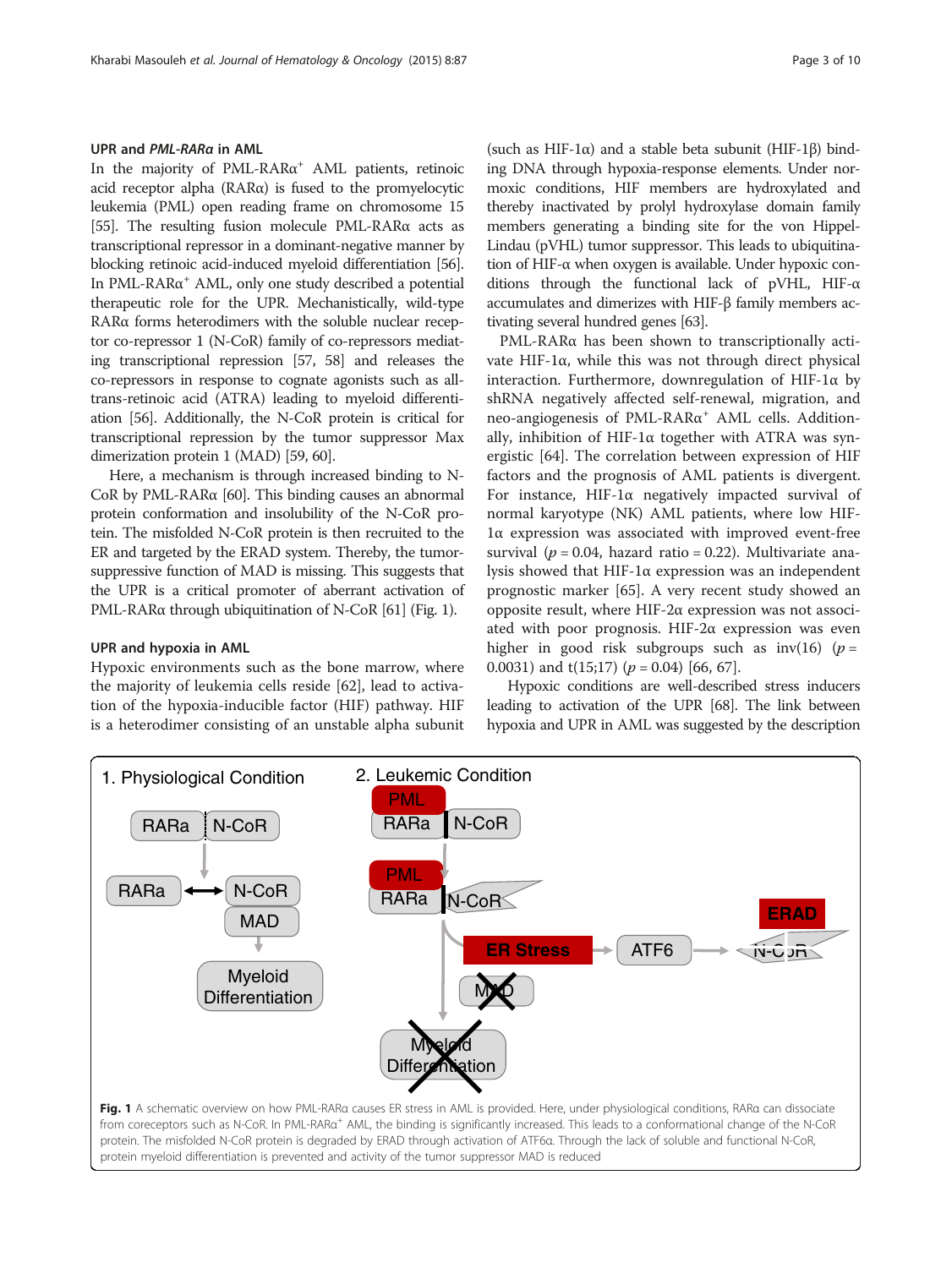that HIF-2α protected AML cells against ER stress [\[69](#page-8-0)]. Genetic silencing of HIF-2α did not only affect survival of long-term repopulating HSCs, but also caused an increase of ER stress and production of reactive oxygen species (ROS). The increased production of ROS and UPR led to apoptosis in AML cells [\[69\]](#page-8-0).

In PML-RAR $\alpha^+$  AML cell lines, such as HL60, the link between oxidative stress and UPR was shown as activation of the NADPH oxidase by phorbol-12-myristate-13 acetate (PMA) led to increased ROS production and caused ER stress as shown by expression and phosphorylation of different UPR genes including GRP78, eIF2α, and XBP1s [[70](#page-8-0)].

## Role of the UPR in B-ALL

In contrast to AML, ALL originates from either the B-cell (B-ALL) or T-cell lineage (T-ALL). B-ALL is the most common type of childhood leukemia and is frequently found in adults. Here, other B-ALL specific genetic alterations such as fusion genes, e.g., translocation between breakpoint cluster region and tyrosine kinase abelson murine leukemia viral oncogene homolog 1 (BCR-ABL1) [[71](#page-8-0)], activating point mutations such as NRASG12D, rearrangements in the mixed lineage leukemia gene (MLLr) [\[72](#page-8-0)], and aberrations in fundamental genes of B-cell development, e.g., paired box 5 (PAX5) and ikaros family zinc finger protein 1 (IKZF1) [\[73, 74](#page-8-0)], define B-ALL progression as well as subsequent relapse [\[75, 76, 74, 77\]](#page-8-0).

Mutations in the RAS/RAF pathway have been identified in ~20–30 % of B-ALL patients correlating with poor prognosis [\[78](#page-8-0)]. Interestingly, the recent identification that RAS mutations are significantly increased in relapsed B-ALL patients further underlines their critical clinical importance [[79](#page-8-0)]. Therapeutically, activating RAS mutations such as NRASG12D is very challenging as they confer resistance towards chemotherapy [\[80](#page-8-0)]. More importantly, a pivotal disadvantage of targeted tyrosine kinase inhibitor (TKI) therapy, such as imatinib is paradoxical activation (off-target) of the RAS pathway [[81](#page-8-0)].

#### UPR and BCR-ABL1 in B-ALL

The Philadelphia chromosome (Ph) is the result of a reciprocal translocation of BCR on chromosome 22 (region q11) and ABL1 on chromosome 9 (region q34) resulting in the constitutive active tyrosine kinase BCR-ABL1 [\[82\]](#page-8-0). The BCR-ABL1 fusion gene defines a highrisk subset (Ph<sup>+</sup> ALL) correlating with very poor survival rates [\[83](#page-8-0)].

Initial studies showed that both XBP1s and GRP78 were higher expressed in Ph<sup>+</sup> leukemia cell lines, while detailed functional studies were missing [[84](#page-8-0)]. Additionally, withdrawal of imatinib in  $Ph<sup>+</sup>$  leukemia caused hy peractivation of the BCR-ABL1 kinase leading to metabolic reprogramming accommodated with an increase of ATP production through glycolysis. This led to increased ER swelling and stress and subsequent activation of XBP1s and CCAAT/enhancer-binding protein homologous protein (CHOP) [[85](#page-8-0)], a known inducer of UPR-related apoptosis [[86](#page-8-0)].

We showed that for instance, GRP78, IRE-1α, and XBP1 were upregulated in the high-risk  $Ph<sup>+</sup>$  and  $MLLr<sup>+</sup>$ B-ALL subsets [\[87](#page-8-0)]. Additionally, their promoters were also hypomethylated in B-ALL cases. Furthermore, genetic deletion of Grp78 or Xbp1 caused apoptosis in mouse models of BCR-ABL1 und NRAS-mutated B-ALL. Mechanistically, expression of XBP1s was linked to BCR-ABL1 kinase activity. Both genetic and pharmacological inhibition of BCR-ABL1 downstream signaling such as signal transducer and activator of transcription 5 (STAT5), mitogen-activated protein kinase/extracellular signal-regulated kinase (MAPK/ERK), or protein kinase B alpha (AKT) led to reduction of XBP1s expression. BTB and CNC homology 1, basic leucine zipper transcription factor 2 (BACH2), a tumor suppressor in B-ALL [\[88\]](#page-8-0), was also able to negatively regulate expression of XBP1s [[87](#page-8-0)].

In the Ph<sup>+</sup> ALL subsets, TKIs such as imatinib or dasatinib directly targeting the BCR-ABL fusion oncogene are es-sential for a successful therapy [\[89, 73](#page-8-0), [83, 90](#page-8-0)]. In Ph<sup>+</sup> ALL primary cases, imatinib treatment downregulated XBP1s expression, while not entirely abolishing it [\[87\]](#page-8-0). This suggests that a potential dual strategy targeting both the IRE-1α/XBP1 axis with a TKI could be beneficial.

Clinically, high mRNA expression of XBP1 correlated with poor prognosis [\[87\]](#page-8-0), both in univariate and multivariate analysis in B-ALL, even in the Ph<sup>+</sup> ALL subset.

#### UPR and stem cells

In the physiological stem cell hierarchy, the UPR has been shown to regulate the self-renewal capacities of HSCs. Through single cell analysis, it was possible to study exact expression levels in individual progenitor populations [\[91](#page-9-0)]. Gene expression analysis revealed that in HSCs, PERK was predominately activated compared to downstream progenitor populations (Fig. [2](#page-4-0)) [[92\]](#page-9-0).

Further experiments showed that HSCs were sensitive to induced ER stress, for instance through ER stressing agents such as tunicamycin. HSCs were equally more sensitive towards ER-induced apoptosis, when compared to progenitor populations, which was mainly mediated by activation of the PERK-eIF2α-ATF4- CHOP pathway. A pharmacological PERK inhibitor (GSK2606414) caused apoptosis in the HSC population, while progenitor populations were resistant, even at high concentrations [[92\]](#page-9-0).

While these studies were conducted in physiological HSC populations, they raise the question, if similarly individual UPR genes play an important role in leukemia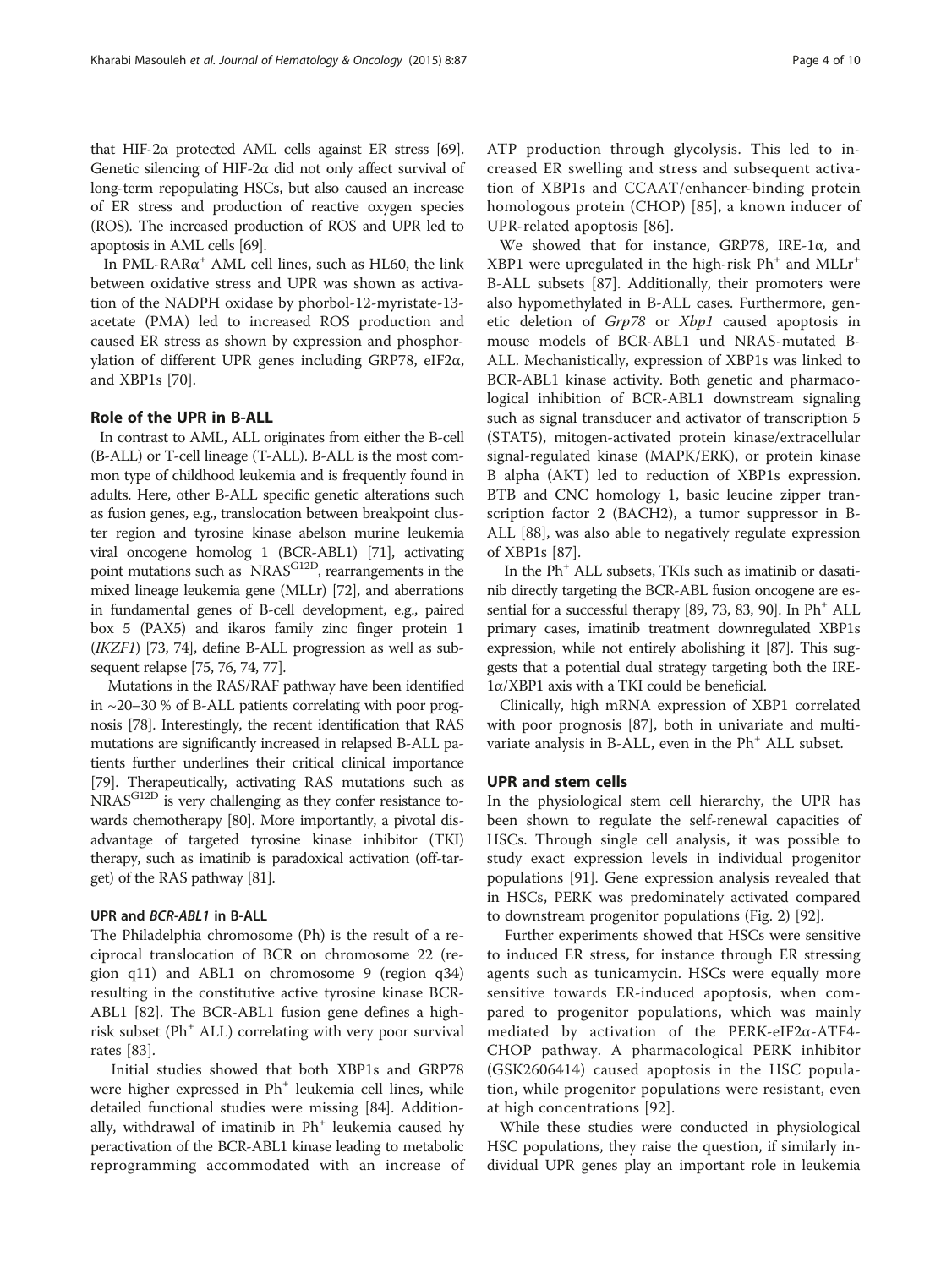<span id="page-4-0"></span>

stem/initiating cells (LSCs/LICs). LICs share common characteristics of normal HSCs such as self-renewal, pluripotency, and quiescence [\[93\]](#page-9-0) and are considered a fundamental source of relapse [[94](#page-9-0)–[96](#page-9-0)]. Considering the probability of trans-differentiation of cancerous stem cells into non-stem cell state and vice versa, they are usually not affected by conventional and even targeted therapies [\[94](#page-9-0)]. Nevertheless, thus far, an extensive study addressing whether leukemia stem cells are dependent on either global activation of the UPR or individual branches of the UPR is still missing. This could have direct therapeutic implications, since small-molecule inhibitors which target both PERK and IRE-1 $\alpha$  signaling are currently available [[87](#page-8-0), [97](#page-9-0)–[102\]](#page-9-0).

#### The UPR as a druggable target

#### Concept of proteotoxicity as a therapeutic approach

The concept of proteotoxicity was mainly studied in secretory cells such as plasma cells, which as antibodyproducing cells are strongly dependent on a welldeveloped secretory system and are pruned to potential protein overload. Here, proteasomal degradation represents the main pathway for ERAD [\[103\]](#page-9-0). Thereby, most studies focused on a better understanding, how plasmacell derived malignancies, namely multiple myeloma, could be targeted through the proteasome. This led to development of the proteasome inhibitor bortezomib which blocks the 20S proteasome with great clinical success [\[104\]](#page-9-0). Despite great initial clinical success, extensive use caused multiple mechanisms of resistance [\[105\]](#page-9-0) including point mutations, such as a point mutation (G322A) in the β-subunit of the binding pocket of bortezomib [\[106](#page-9-0)]. Another mechanism of resistance is activation of alternative degradation pathways including the aggresome [\[107](#page-9-0)], upregulation of heat shock proteins, or dedifferentiation of multiple myeloma cells to become less dependent on an effective ER stress control [[108](#page-9-0)]. These developments have to be considered, despite the fact that disrupting proteostasis is a potential novel approach in acute leukemias (Fig. [3](#page-5-0)).

#### Targeting PERK

As the UPR has already been suggested as a potential oncogenic network, the therapeutic efforts to date have focused mainly on the PERK/eIF2α and IRE-1α/XBP1 signaling axes. In the case of PERK, selective ATPcompetitive PERK kinase inhibitors such as GSK2606414 or GSK2656157 [\[97, 98\]](#page-9-0) were anti-proliferative in multiple cancer models in vivo including multiple myeloma. So far, pharmacological inhibition of PERK kinase activity has not yet been shown to be effective in leukemia cells. Still, a potential hint in this direction is that loss of PERK kinase activity using dominant-negative mutants already showed to negatively affect leukemia survival, albeit in chronic myeloid leukemia, but not acute leukemia cells [\[109\]](#page-9-0).

#### Targeting GRP78

Targeting GRP78 has been achieved by epigallocatechin gallate (EGCG), a green tea extract [\[110\]](#page-9-0) which binds to the ATP-binding site of GRP78. This binding modulates its ATPase activity leading to conformational conversion into the inactive oligometric form. In B-ALL cells, treatment with EGCG caused apoptosis [[111\]](#page-9-0). Additionally, targeting GRP78 also sensitized B-ALL cells towards vincristine, a chemotherapeutic drug commonly used in the therapy of B-ALL patients.

In a second approach, Pep42, a cyclic 13-mer peptide [[112\]](#page-9-0), was used to target both cell surface and intracellular GRP78 after receptor-mediated endocytosis and was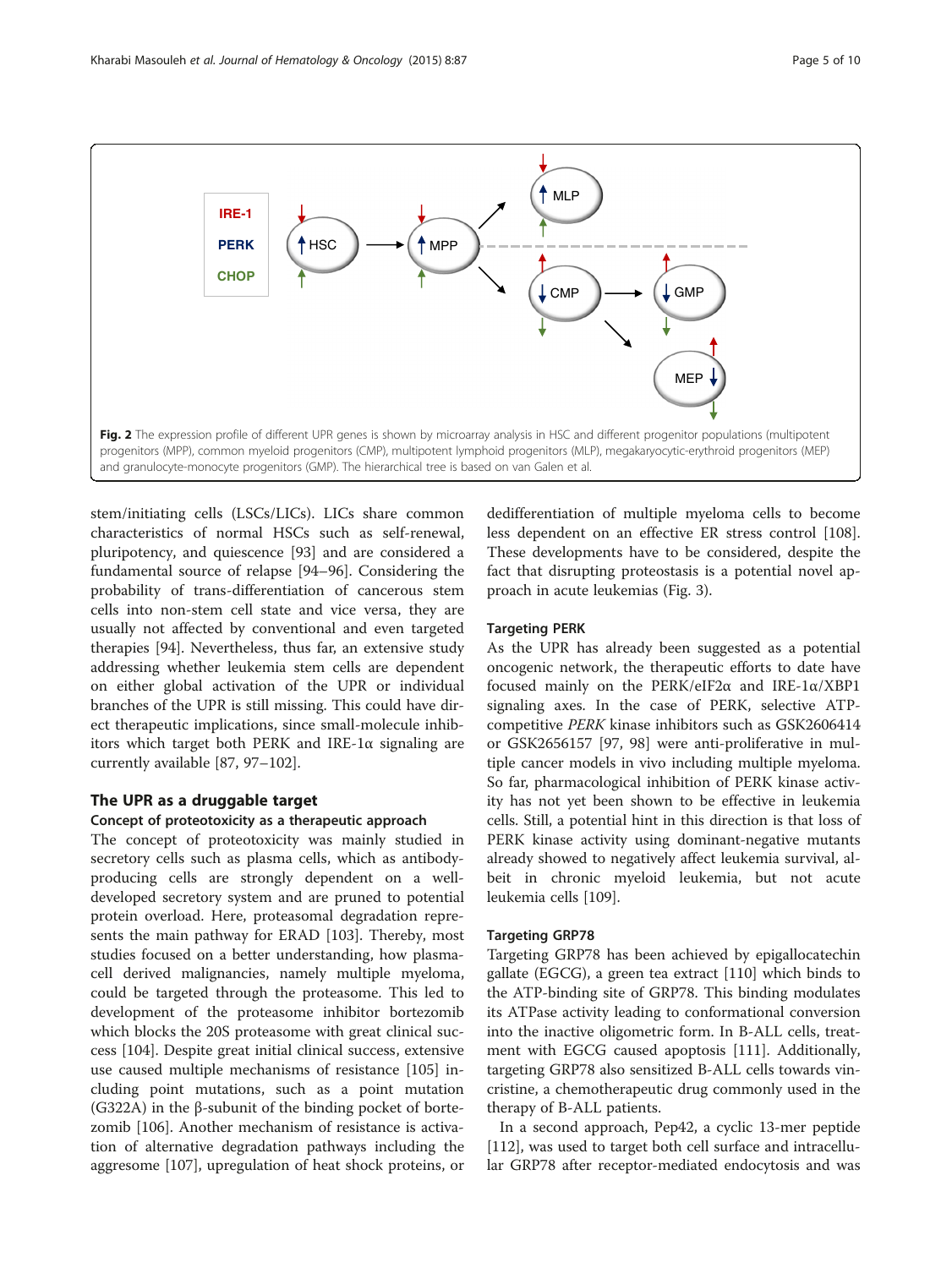<span id="page-5-0"></span>

equally able to induce apoptosis in B-ALL cell lines [[111\]](#page-9-0). So far, two clinical studies are studying GRP78 as a therapeutic target. EGCG is currently being evaluated in Alzheimer's disease (clinical trial ID: NCT00951834), while a novel monoclonal IgM antibody (PAT-SM6) against GRP78 [\[113, 114](#page-9-0)] is being evaluated in multiple myeloma with moderate clinical response (clinical trial ID: NCT01727778) [\[115\]](#page-9-0). Single treatment with PAT-SM6 led to a stable disease in four out of 12 patients (Table 1).

#### Targeting IRE-1α/XBP1s signaling

Most currently available small-molecule inhibitors block the RNase activity either through direct inhibition of the RNase [\[101](#page-9-0), [102\]](#page-9-0) or through modulation of the kinase domain [[99\]](#page-9-0). The currently available preclinical smallmolecule inhibitors (MKC-3946, STF-083010, A-I06 and 4μ8c) aim to prevent XBP1 mRNA splicing and production of the transcriptionally active XBP1s protein [[87](#page-8-0), [97](#page-9-0)–[102](#page-9-0), [116\]](#page-9-0). In the concept of using proteotoxicity as a therapeutic approach, most initial studies focused on multiple myeloma with only partially convincing results. For instance, treatment with MKC-3946 led to apoptosis in multiple myeloma cells [[101\]](#page-9-0); nevertheless, this is in contrast to other studies which suggest that multiple myeloma cells can survive without functional XBP1s [\[108](#page-9-0)].

In B-ALL, we tested the efficacy of IRE-1α inhibition and were able to show that treatment with different preclinical IRE-1α inhibitors caused apoptosis in primary B-ALL cases in a dose-dependent manner [[87](#page-8-0)]. XBP1s splicing was significantly reduced in primary B-ALL cases, and this was accommodated with ER stress as shown by increased accumulation of a specific ER-tracker [[117\]](#page-9-0). Pharmacological inhibition of IRE-1 $\alpha$  was able to cause not only apoptosis, but also cell cycle arrest in B-ALL xenografts and prolonged survival of B-ALL-bearing mice in vivo [\[87\]](#page-8-0).

Nevertheless, small-molecule inhibitors for IRE-1α seem to vary substantially in their efficacy and specificity [[99, 116](#page-9-0), [100](#page-9-0), [101\]](#page-9-0). The identification of a new class of hydroxy-aryl-aldehydes of IRE-1α inhibitors [\[118\]](#page-9-0) might help to improve our understanding of small-molecule inhibitor design [[119](#page-9-0)], allowing improved inhibition of IRE-1α RNase activity.

Additionally, the identification of the RIDD mechan ism, through which IRE-1α can splice mRNAs containing a

Table 1 Overview of clinical trials investigating the therapeutic usefulness of the UPR

| Compound                        | Molecular target | Disease             | Stage of clinical development | References                       |
|---------------------------------|------------------|---------------------|-------------------------------|----------------------------------|
| Epigallocatechin gallate (EGCG) | GRP78            | Alzheimer's disease | Clinical, phase 2 and 3       | NCT00951834                      |
| PAT-SM6                         | GRP78            | Multiple myeloma    | Clinical, phase 1             | NCT01727778, Rasche et al. [115] |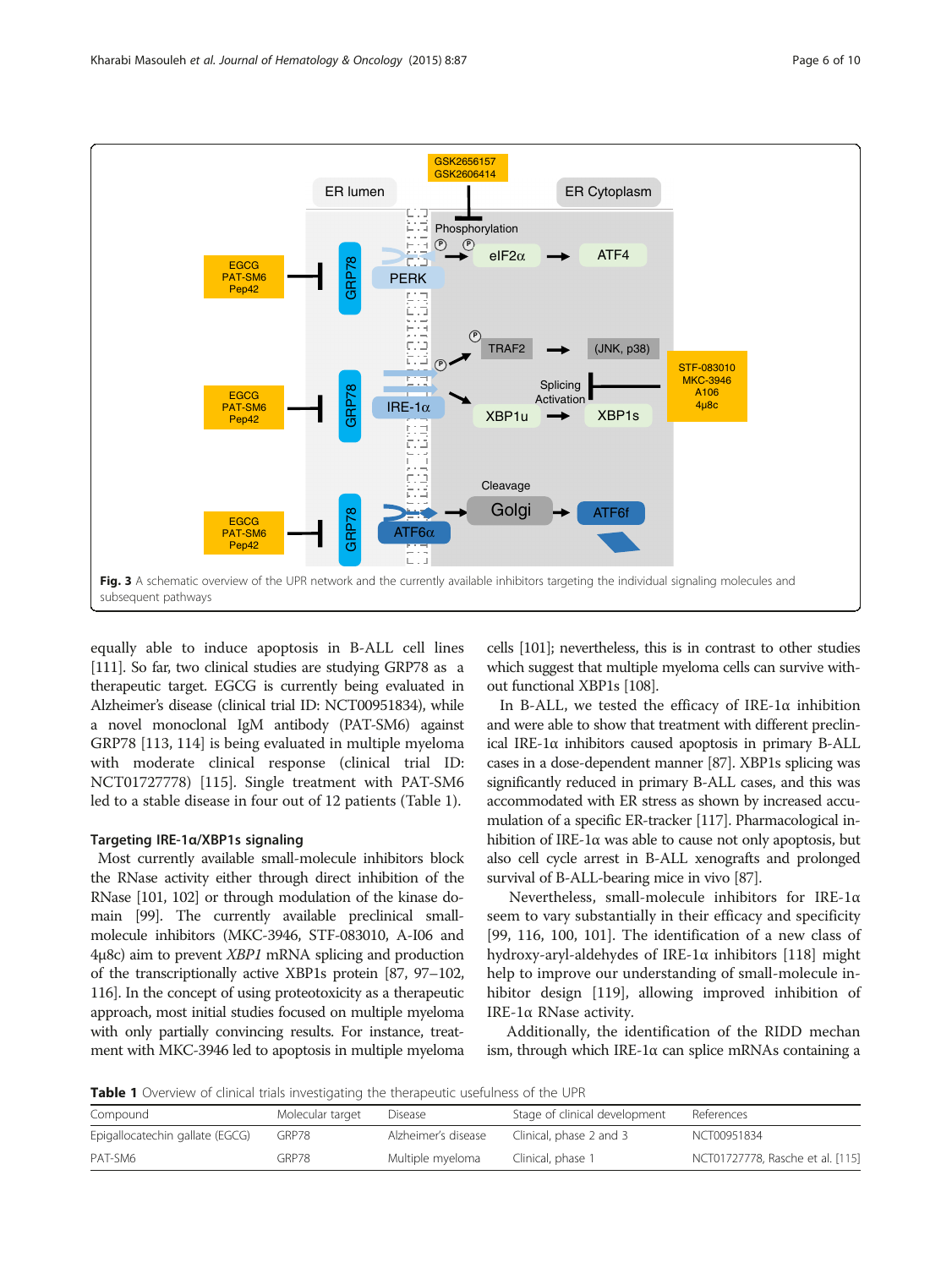| Compound                        | Molecular target | <b>Disease</b>    | Stage of clinical development | References                   |
|---------------------------------|------------------|-------------------|-------------------------------|------------------------------|
| STF-083010                      | IRE-1            | Multiple myeloma  | Preclinical                   | Papandreou et al. [99]       |
|                                 |                  | <b>ALL</b>        |                               | Kharabi Masouleh et al. [87] |
|                                 |                  | <b>CLL</b>        |                               | Kriss et al. [116]           |
| A106                            | IRE-1            | CLL               | Preclinical                   | Kriss et al. [116]           |
|                                 |                  | ALL               |                               | Kharabi Masouleh et al. [87] |
| MKC-3946                        | IRE-1            | Multiple myeloma  | Preclinical                   | Volkmann et al. [100]        |
|                                 |                  |                   |                               | Mimura et al. [101]          |
| $4\mu$ 8 $c$                    | IRE-1            | Multiple myeloma  | Preclinical                   | Cross et al. [102]           |
| GSK2606414                      | <b>PERK</b>      | Multiple myeloma  | Preclinical                   | Axten et al. [98]            |
| GSK2656157                      |                  | Pancreatic cancer |                               |                              |
| Epigallocatechin gallate (EGCG) | GRP78            | <b>ALL</b>        | Preclinical                   | Uckun et al. [111]           |
| PAT-SM6                         | GRP78            | Melanoma          | Preclinical                   | Rosenez et al. [113]         |
|                                 |                  | Multiple myeloma  |                               | Rasche et al. [114]          |
| Pep42                           | GRP78            | <b>ALL</b>        | Preclinical                   | Uckun et al. [111]           |

Table 2 Overview of preclinical studies studying the therapeutic usefulness of the UPR

specific consensus sequence which is recognized by the RNase domain [[120\]](#page-9-0), suggests that genetic and pharmacological results may vary, depending for instance on the type of cancer, or lead to activation of other secondary pathways. For instance, pharmacological inhibition of the RNase domain of IRE-1α predominantly blocked splicing of XBP1, while RIDD remained intact [\[121](#page-9-0)]. This suggests that splicing of RIDD targets and XBP1 differs substantially, and both should be considered as distinct pharmacological targets.

A final aspect is the acquisition of secondary mutations or resistance, a major therapeutic challenge for instance in TKI-treatment. Until now, no mutations for XBP1 have been identified yet in B-ALL patients, suggesting that this pathway is active. Still, the identification of two loss-of-function mutations of XBP1 in multiple myeloma [[108\]](#page-9-0) suggests that the use of IRE-1 $\alpha$  inhibitors could lead to acquisition of mutations in acute leukemias [[122, 108](#page-9-0)] (Table 2).

#### Concluding remarks

Taken together, the role of the UPR in acute leukemia subsets has only recently begun to be elucidated, while further studies are required to answer several questions and comprehend the global impact of UPR signals in such disease. Several studies indicate that different UPR genes play an important role in both AML and B-ALL. Still, both diseases are quite heterogeneous, and it has to be elucidated how different oncogenes cause activatio of UPR. For instance, BCR-ABL1 kinase signaling significantly differs to that of MLLr. Still, in both B-ALL subsets, XBP1s expression was highly upregulated [\[87](#page-8-0)]. Additionally, the impact of the UPR on LSCs is

unknown. The study by van Galen et al. suggests that different progenitor populations show distinct expression and dependencies on the UPR [\[92\]](#page-9-0). Translating these findings to LSCs suggests that LSCs might not be dependent equally on all UPR pathway, rather only on individual pathways, while such a study has not yet been conducted.

Finally, the finding that expression of XBP1s is significantly reduced but not abolished upon treatment with different pharmacological inhibitors (MEK, AKT, or BCR-ABL) suggests that potential combinational therapies with IRE-1α inhibitors might be useful [[87](#page-8-0)].

#### Competing interests

THB receives research funding from Celgene. All other authors have declared no competing interests.

#### Authors' contributions

BKM drafted the manuscript. The other authors critically read and edited the paper. All authors read and approved the final manuscript.

#### Acknowledgements

The research in our group is supported by generous funding from the Ernst Jung Foundation, German Cancer Aid, RWTH START, and RWTH START UP to BKM; by Breast Cancer Campaign, Irish Cancer Soc, and Belgian grant (IAP) to AS.

#### Author details

<sup>1</sup>Department of Hematology, Oncology, Hemostaseology and Stem Cell Transplantation, Medical Faculty, RWTH Aachen University, Aachen, Germany. <sup>2</sup>Université Rennes 1 - ER\_440 "Oncogenesis, Stress & Signaling", Centre de Lutte Contre le Cancer Eugène Marquis, Rennes, France. <sup>3</sup>Apoptosis Research Centre (ARC), National University of Ireland, Galway, Ireland. <sup>4</sup> Department of Medicine, National University of Ireland, Galway, Ireland. <sup>5</sup>Department of Biochemistry, National University of Ireland, Galway, Ireland.

Received: 26 May 2015 Accepted: 8 July 2015 Published online: 16 July 2015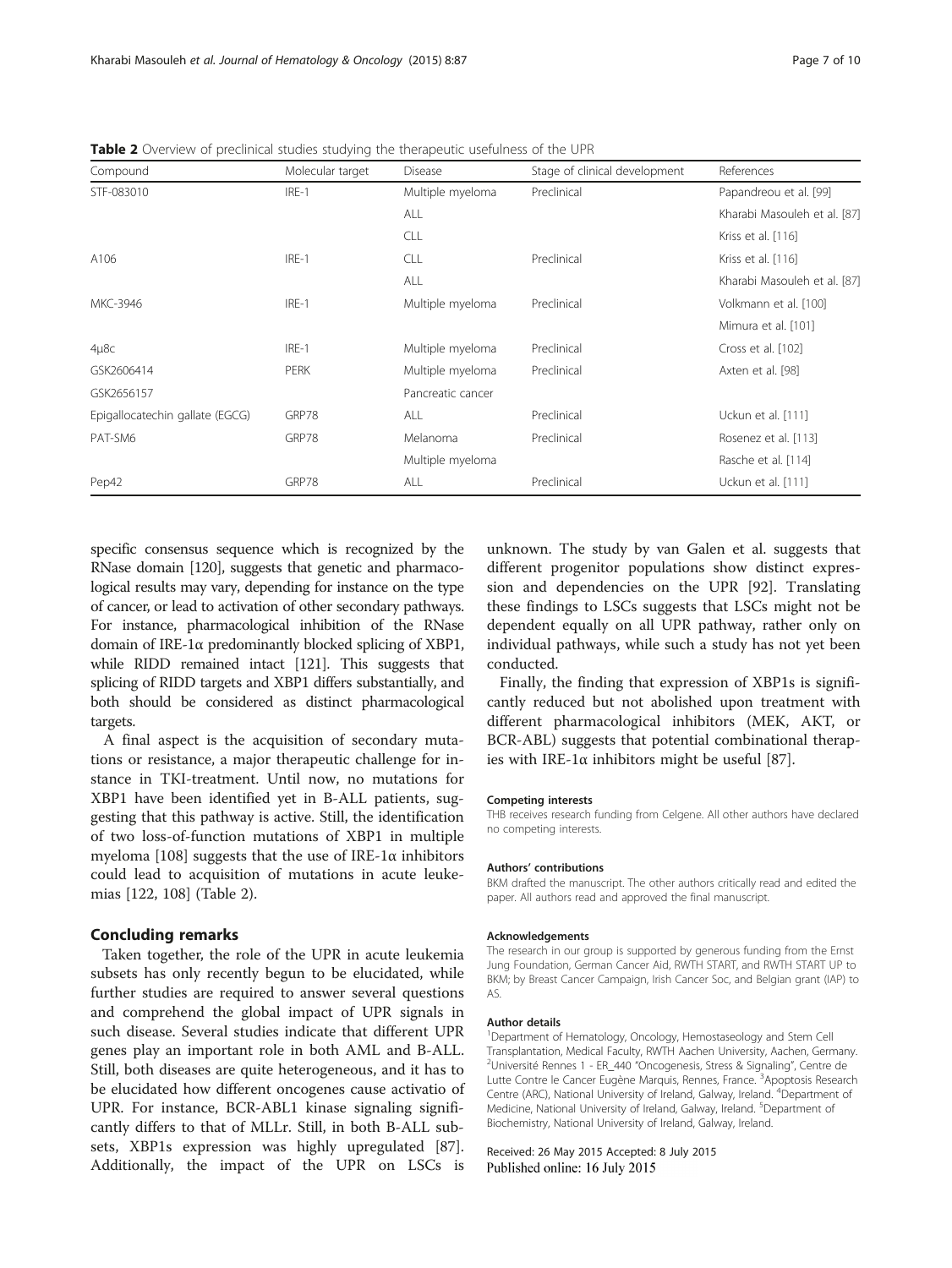#### <span id="page-7-0"></span>References

- 1. Hetz C. The unfolded protein response: controlling cell fate decisions under ER stress and beyond. Nat Rev Mol Cell Biol. 2012;13(2):89–102. doi:[10.1038/](http://dx.doi.org/10.1038/nrm3270) [nrm3270](http://dx.doi.org/10.1038/nrm3270).
- 2. Clarke HJ, Chambers JE, Liniker E, Marciniak SJ. Endoplasmic reticulum stress in malignancy. Cancer Cell. 2014;25(5):563–73. doi:[10.1016/j.ccr.2014.03.015.](http://dx.doi.org/10.1016/j.ccr.2014.03.015)
- 3. Chambers JE, Marciniak SJ. Cellular mechanisms of endoplasmic reticulum stress signaling in health and disease. 2. Protein misfolding and ER stress. Am J Physiol Cell Physiol. 2014;307(8):C657–70. doi:[10.1152/](http://dx.doi.org/10.1152/ajpcell.00183.2014) [ajpcell.00183.2014.](http://dx.doi.org/10.1152/ajpcell.00183.2014)
- 4. Gorman AM, Healy SJ, Jager R, Samali A. Stress management at the ER: regulators of ER stress-induced apoptosis. Pharmacol Ther. 2012;134(3):306–16. doi:[10.1016/j.pharmthera.2012.02.003](http://dx.doi.org/10.1016/j.pharmthera.2012.02.003).
- 5. Sano R, Reed JC. ER stress-induced cell death mechanisms. Biochim Biophys Acta. 2013;1833(12):3460–70. doi[:10.1016/j.bbamcr.2013.06.028](http://dx.doi.org/10.1016/j.bbamcr.2013.06.028).
- 6. Chevet E, Hetz C, Samali A. Endoplasmic reticulum stress-activated cell reprogramming in oncogenesis. Cancer Discov. 2015;5(6):586–97. doi[:10.1158/2159-8290.CD-14-1490.](http://dx.doi.org/10.1158/2159-8290.CD-14-1490)
- Bertolotti A, Zhang Y, Hendershot LM, Harding HP, Ron D. Dynamic interaction of BiP and ER stress transducers in the unfolded-protein response. Nat Cell Biol. 2000;2(6):326–32. doi:[10.1038/35014014.](http://dx.doi.org/10.1038/35014014)
- 8. Shamu CE, Walter P. Oligomerization and phosphorylation of the Ire1p kinase during intracellular signaling from the endoplasmic reticulum to the nucleus. EMBO J. 1996;15(12):3028–39.
- 9. Scheuner D, Song B, McEwen E, Liu C, Laybutt R, Gillespie P, et al. Translational control is required for the unfolded protein response and in vivo glucose homeostasis. Mol Cell. 2001;7(6):1165–76.
- 10. Rzymski T, Milani M, Singleton DC, Harris AL. Role of ATF4 in regulation of autophagy and resistance to drugs and hypoxia. Cell Cycle. 2009;8(23):3838–47.
- 11. Ye J, Koumenis C. ATF4, an ER stress and hypoxia-inducible transcription factor and its potential role in hypoxia tolerance and tumorigenesis. Curr Mol Med. 2009;9(4):411–6.
- 12. Ameri K, Harris AL. Activating transcription factor 4. Int J Biochem Cell Biol. 2008;40(1):14–21. doi[:10.1016/j.biocel.2007.01.020.](http://dx.doi.org/10.1016/j.biocel.2007.01.020)
- 13. Wek RC, Anthony TG. EXtENDINg beta cell survival by UPRegulating ATF4 translation. Cell Metab. 2006;4(5):333–4. doi[:10.1016/j.cmet.2006.10.006.](http://dx.doi.org/10.1016/j.cmet.2006.10.006)
- 14. Cullinan SB, Diehl JA. PERK-dependent activation of Nrf2 contributes to redox homeostasis and cell survival following endoplasmic reticulum stress. J Biol Chem. 2004;279(19):20108–17. doi:[10.1074/jbc.M314219200.](http://dx.doi.org/10.1074/jbc.M314219200)
- 15. Shen J, Chen X, Hendershot L, Prywes R. ER stress regulation of ATF6 localization by dissociation of BiP/GRP78 binding and unmasking of Golgi localization signals. Dev Cell. 2002;3(1):99–111.
- 16. Ye J, Rawson RB, Komuro R, Chen X, Dave UP, Prywes R, et al. ER stress induces cleavage of membrane-bound ATF6 by the same proteases that process SREBPs. Mol Cell. 2000;6(6):1355–64.
- 17. Brodsky JL, Skach WR. Protein folding and quality control in the endoplasmic reticulum: recent lessons from yeast and mammalian cell systems. Curr Opin Cell Biol. 2011;23(4):464–75. doi:[10.1016/j.ceb.2011.05.004](http://dx.doi.org/10.1016/j.ceb.2011.05.004).
- 18. Uemura A, Oku M, Mori K, Yoshida H. Unconventional splicing of XBP1 mRNA occurs in the cytoplasm during the mammalian unfolded protein response. J Cell Sci. 2009;122(Pt 16):2877–86. doi[:10.1242/jcs.040584](http://dx.doi.org/10.1242/jcs.040584).
- 19. Jurkin J, Henkel T, Nielsen AF, Minnich M, Popow J, Kaufmann T, et al. The mammalian tRNA ligase complex mediates splicing of XBP1 mRNA and controls antibody secretion in plasma cells. EMBO J. 2014;33(24):2922–36. doi:10.15252/embj.201490332.
- 20. Lu Y, Liang FX, Wang X. A synthetic biology approach identifies the mammalian UPR RNA ligase RtcB. Mol Cell. 2014;55(5):758–70. doi[:10.1016/j.](http://dx.doi.org/10.1016/j.molcel.2014.06.032) [molcel.2014.06.032](http://dx.doi.org/10.1016/j.molcel.2014.06.032).
- 21. Kosmaczewski SG, Edwards TJ, Han SM, Eckwahl MJ, Meyer BI, Peach S, et al. The RtcB RNA ligase is an essential component of the metazoan unfolded protein response. EMBO Rep. 2014;15(12):1278–85. doi:10.15252/ embr.201439531.
- 22. Ray A, Zhang S, Rentas C, Caldwell KA, Caldwell GA. RTCB-1 mediates neuroprotection via XBP-1 mRNA splicing in the unfolded protein response pathway. J Neurosci. 2014;34(48):16076–85. doi[:10.1523/JNEUROSCI.1945-14.2014](http://dx.doi.org/10.1523/JNEUROSCI.1945-14.2014).
- 23. Acosta-Alvear D, Zhou Y, Blais A, Tsikitis M, Lents NH, Arias C, et al. XBP1 controls diverse cell type- and condition-specific transcriptional regulatory networks. Mol Cell. 2007;27(1):53–66. doi[:10.1016/j.molcel.2007.06.011](http://dx.doi.org/10.1016/j.molcel.2007.06.011).
- 24. Lee K, Tirasophon W, Shen X, Michalak M, Prywes R, Okada T, et al. IRE1-mediated unconventional mRNA splicing and S2P-mediated ATF6 cleavage

merge to regulate XBP1 in signaling the unfolded protein response. Genes Dev. 2002;16(4):452–66. doi:[10.1101/gad.964702](http://dx.doi.org/10.1101/gad.964702).

- 25. Maurel M, Chevet E, Tavernier J, Gerlo S. Getting RIDD of RNA: IRE1 in cell fate regulation. Trends Biochem Sci. 2014;39(5):245–54. doi[:10.1016/j.tibs.2014.02.008](http://dx.doi.org/10.1016/j.tibs.2014.02.008).
- 26. Wang M, Kaufman RJ. The impact of the endoplasmic reticulum proteinfolding environment on cancer development. Nat Rev Cancer. 2014;14 (9):581–97. doi[:10.1038/nrc3800.](http://dx.doi.org/10.1038/nrc3800)
- Yadav RK, Chae SW, Kim HR, Chae HJ. Endoplasmic reticulum stress and cancer. J Cancer Prevention. 2014;19(2):75–88. doi:10.15430/JCP.2014.19.2.75.
- 28. Hetz C, Chevet E. Theme series—UPR in cancer. Semin Cancer Biol. 2015. doi[:10.1016/j.semcancer.2015.04.008.](http://dx.doi.org/10.1016/j.semcancer.2015.04.008)
- 29. Dejeans N, Barroso K, Fernandez-Zapico ME, Samali A, Chevet E. Novel roles of the unfolded protein response in the control of tumor development and aggressiveness. Semin Cancer Biol. 2015. doi[:10.1016/j.semcancer.2015.04.007.](http://dx.doi.org/10.1016/j.semcancer.2015.04.007)
- 30. Abdel-Wahab O, Levine RL. Mutations in epigenetic modifiers in the pathogenesis and therapy of acute myeloid leukemia. Blood. 2013;121 (18):3563–72. doi[:10.1182/blood-2013-01-451781](http://dx.doi.org/10.1182/blood-2013-01-451781).
- 31. Conway O'Brien E, Prideaux S, Chevassut T. The epigenetic landscape of acute myeloid leukemia. Adv Hematol. 2014;2014:103175. doi:[10.1155/2014/](http://dx.doi.org/10.1155/2014/103175) [103175](http://dx.doi.org/10.1155/2014/103175).
- 32. Eriksson A, Lennartsson A, Lehmann S. Epigenetic aberrations in acute myeloid leukemia: early key events during leukemogenesis. Exp Hematol. 2015. doi[:10.1016/j.exphem.2015.05.009](http://dx.doi.org/10.1016/j.exphem.2015.05.009).
- 33. Lamba G, Zaidi SK, Luebbers K, Verschraegen C, Stein GS, Rosmarin A. Epigenetic landscape of acute myelogenous leukemia—moving toward personalized medicine. J Cell Biochem. 2014;115(10):1669–72. doi[:10.1002/](http://dx.doi.org/10.1002/jcb.24853) [jcb.24853](http://dx.doi.org/10.1002/jcb.24853).
- 34. Mazzarella L, Riva L, Luzi L, Ronchini C, Pelicci PG. The genomic and epigenomic landscapes of AML. Semin Hematol. 2014;51(4):259–72. doi[:10.1053/j.seminhematol.2014.08.007.](http://dx.doi.org/10.1053/j.seminhematol.2014.08.007)
- 35. Gutierrez SE, Romero-Oliva FA. Epigenetic changes: a common theme in acute myelogenous leukemogenesis. J Hematol Oncol. 2013;6:57. doi[:10.1186/1756-8722-6-57.](http://dx.doi.org/10.1186/1756-8722-6-57)
- 36. Hatlen MA, Wang L, Nimer SD. AML1-ETO driven acute leukemia: insights into pathogenesis and potential therapeutic approaches. Front Med. 2012;6 (3):248–62. doi[:10.1007/s11684-012-0206-6.](http://dx.doi.org/10.1007/s11684-012-0206-6)
- 37. Lo-Coco F, Hasan SK. Understanding the molecular pathogenesis of acute promyelocytic leukemia. Best Pract Res Clin Haematol. 2014;27(1):3–9. doi:[10.1016/j.beha.2014.04.006.](http://dx.doi.org/10.1016/j.beha.2014.04.006)
- 38. Sakamoto KM, Grant S, Saleiro D, Crispino JD, Hijiya N, Giles F, et al. Targeting novel signaling pathways for resistant acute myeloid leukemia. Mol Genet Metab. 2015;114(3):397–402. doi[:10.1016/j.ymgme.2014.11.017](http://dx.doi.org/10.1016/j.ymgme.2014.11.017).
- 39. Roboz GJ. Current treatment of acute myeloid leukemia. Curr Opin Oncol. 2012;24(6):711–9. doi:[10.1097/CCO.0b013e328358f62d.](http://dx.doi.org/10.1097/CCO.0b013e328358f62d)
- 40. Friedman AD, Keefer JR, Kummalue T, Liu H, Wang QF, Cleaves R. Regulation of granulocyte and monocyte differentiation by CCAAT/enhancer binding protein alpha. Blood Cells Mol Dis. 2003;31(3):338–41.
- 41. Nerlov C. C/EBPalpha mutations in acute myeloid leukaemias. Nat Rev Cancer. 2004;4(5):394–400. doi:[10.1038/nrc1363.](http://dx.doi.org/10.1038/nrc1363)
- 42. Pabst T, Mueller BU, Zhang P, Radomska HS, Narravula S, Schnittger S, et al. Dominant-negative mutations of CEBPA, encoding CCAAT/enhancer binding protein-alpha (C/EBPalpha), in acute myeloid leukemia. Nat Genet. 2001;27(3):263–70. doi:[10.1038/85820](http://dx.doi.org/10.1038/85820).
- 43. Levis M. FLT3 mutations in acute myeloid leukemia: what is the best approach in 2013? Hematology Am Soc Hematol Educ Program. 2013;2013:220–6. doi[:10.1182/asheducation-2013.1.220](http://dx.doi.org/10.1182/asheducation-2013.1.220).
- 44. De Braekeleer E, Douet-Guilbert N, De Braekeleer M. RARA fusion genes in acute promyelocytic leukemia: a review. Expert Rev Hematol. 2014;7(3):347–57. doi:[10.1586/17474086.2014.903794](http://dx.doi.org/10.1586/17474086.2014.903794).
- 45. Burnett AK, Hills RK, Milligan DW, Goldstone AH, Prentice AG, McMullin MF, et al. Attempts to optimize induction and consolidation treatment in acute myeloid leukemia: results of the MRC AML12 trial. J Clin Oncol. 2010;28 (4):586–95. doi[:10.1200/JCO.2009.22.9088](http://dx.doi.org/10.1200/JCO.2009.22.9088).
- 46. DiNardo CD, Cortes JE. New treatment for acute myelogenous leukemia. Expert Opin Pharmacother. 2015;16(1):95–106. doi:[10.1517/](http://dx.doi.org/10.1517/14656566.2015.981527) [14656566.2015.981527](http://dx.doi.org/10.1517/14656566.2015.981527).
- 47. Montalban-Bravo G, Garcia-Manero G. Novel drugs for older patients with acute myeloid leukemia. Leukemia. 2015;29(4):760–9. doi:[10.1038/](http://dx.doi.org/10.1038/leu.2014.244) [leu.2014.244.](http://dx.doi.org/10.1038/leu.2014.244)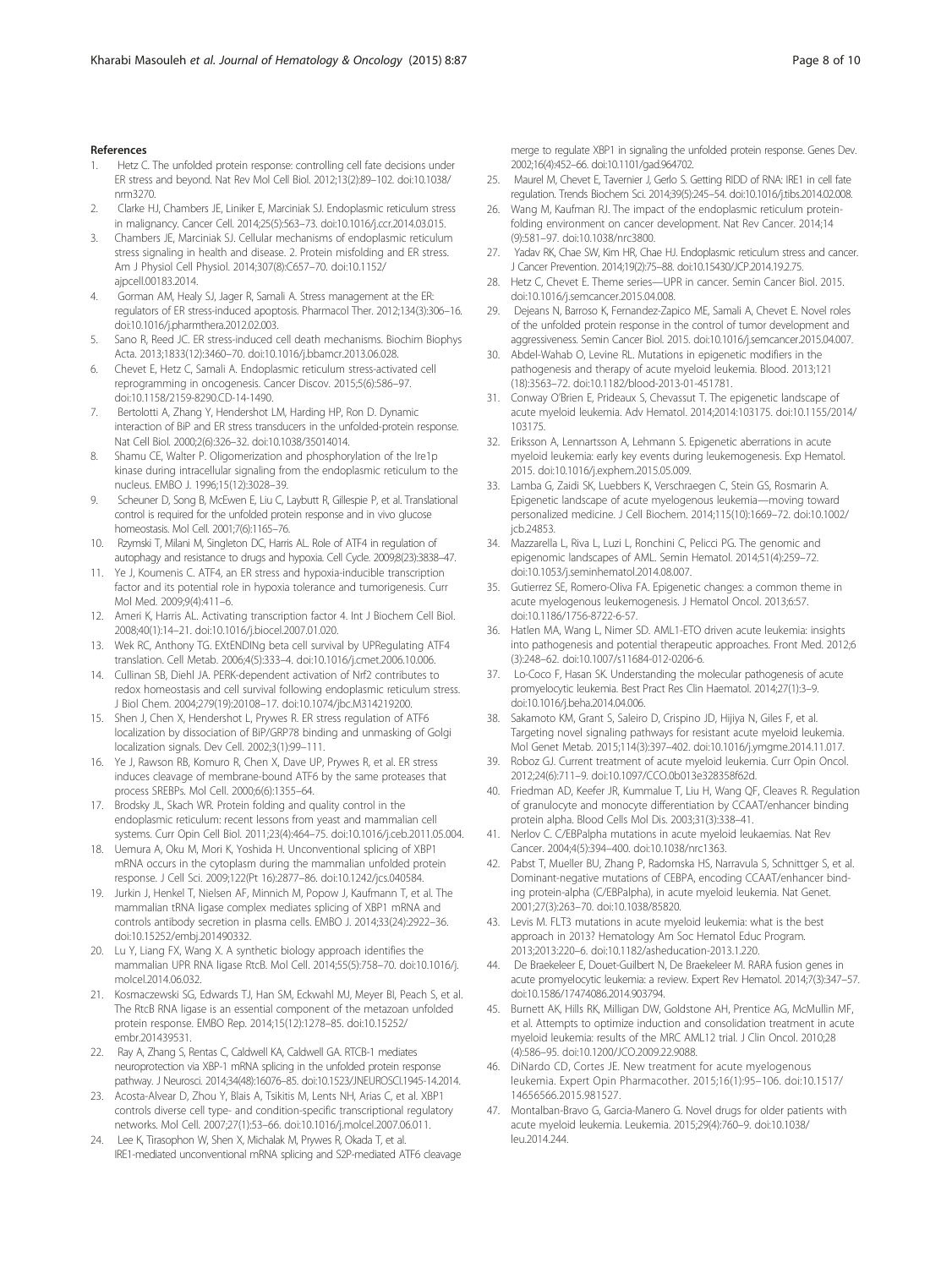- <span id="page-8-0"></span>48. Erba HP. Finding the optimal combination therapy for the treatment of newly diagnosed AML in older patients unfit for intensive therapy. Leuk Res. 2015;39(2):183–91. doi[:10.1016/j.leukres.2014.11.027](http://dx.doi.org/10.1016/j.leukres.2014.11.027).
- 49. Fernandez HF, Sun Z, Yao X, Litzow MR, Luger SM, Paietta EM, et al. Anthracycline dose intensification in acute myeloid leukemia. N Engl J Med. 2009;361(13):1249–59. doi[:10.1056/NEJMoa0904544.](http://dx.doi.org/10.1056/NEJMoa0904544)
- 50. Walter RB, Estey EH. Management of older or unfit patients with acute myeloid leukemia. Leukemia. 2015;29(4):770–5. doi:[10.1038/leu.2014.216.](http://dx.doi.org/10.1038/leu.2014.216)
- 51. Schardt JA, Mueller BU, Pabst T. Activation of the unfolded protein response in human acute myeloid leukemia. Methods Enzymol. 2011;489:227–43. doi[:10.1016/B978-0-12-385116-1.00013-3](http://dx.doi.org/10.1016/B978-0-12-385116-1.00013-3).
- 52. Schardt JA, Weber D, Eyholzer M, Mueller BU, Pabst T. Activation of the unfolded protein response is associated with favorable prognosis in acute myeloid leukemia. Clin Cancer Res. 2009;15(11):3834–41. doi[:10.1158/1078-](http://dx.doi.org/10.1158/1078-0432.CCR-08-2870) [0432.CCR-08-2870](http://dx.doi.org/10.1158/1078-0432.CCR-08-2870).
- 53. Schardt JA, Eyholzer M, Timchenko NA, Mueller BU, Pabst T. Unfolded protein response suppresses CEBPA by induction of calreticulin in acute myeloid leukaemia. J Cell Mol Med. 2010;14(6B):1509–19. doi:[10.1111/j.1582-](http://dx.doi.org/10.1111/j.1582-4934.2009.00870.x) [4934.2009.00870.x](http://dx.doi.org/10.1111/j.1582-4934.2009.00870.x).
- 54. Haefliger S, Klebig C, Schaubitzer K, Schardt J, Timchenko N, Mueller BU, et al. Protein disulfide isomerase blocks CEBPA translation and is up-regulated during the unfolded protein response in AML. Blood. 2011;117(22):5931–40. doi:[10.1182/blood-2010-08-304485](http://dx.doi.org/10.1182/blood-2010-08-304485).
- 55. Collins SJ. Retinoic acid receptors, hematopoiesis and leukemogenesis. Curr Opin Hematol. 2008;15(4):346–51. doi[:10.1097/MOH.0b013e3283007edf.](http://dx.doi.org/10.1097/MOH.0b013e3283007edf)
- 56. Grignani F, Fagioli M, Alcalay M, Longo L, Pandolfi PP, Donti E, et al. Acute promyelocytic leukemia: from genetics to treatment. Blood. 1994;83(1):10–25.
- 57. Lonard DM, Lanz RB, O'Malley BW. Nuclear receptor coregulators and human disease. Endocr Rev. 2007;28(5):575–87. doi:[10.1210/er.2007-0012](http://dx.doi.org/10.1210/er.2007-0012).
- 58. Loinder K, Soderstrom M. Functional analyses of an LXXLL motif in nuclear receptor corepressor (N-CoR). J Steroid Biochem Mol Biol. 2004;91(4–5): 191–6. doi:[10.1016/j.jsbmb.2004.04.006](http://dx.doi.org/10.1016/j.jsbmb.2004.04.006).
- 59. Heinzel T, Lavinsky RM, Mullen TM, Soderstrom M, Laherty CD, Torchia J, et al. A complex containing N-CoR, mSin3 and histone deacetylase mediates transcriptional repression. Nature. 1997;387(6628):43–8. doi:[10.1038/387043a0](http://dx.doi.org/10.1038/387043a0).
- 60. Khan MM, Nomura T, Kim H, Kaul SC, Wadhwa R, Shinagawa T, et al. Role of PML and PML-RARalpha in Mad-mediated transcriptional repression. Mol Cell. 2001;7(6):1233–43.
- 61. Khan MM, Nomura T, Chiba T, Tanaka K, Yoshida H, Mori K, et al. The fusion oncoprotein PML-RARalpha induces endoplasmic reticulum (ER)-associated degradation of N-CoR and ER stress. J Biol Chem. 2004;279(12):11814–24. doi[:10.1074/jbc.M312121200.](http://dx.doi.org/10.1074/jbc.M312121200)
- 62. Greim H, Kaden DA, Larson RA, Palermo CM, Rice JM, Ross D, et al. The bone marrow niche, stem cells, and leukemia: impact of drugs, chemicals, and the environment. Ann N Y Acad Sci. 2014;1310:7–31. doi[:10.1111/](http://dx.doi.org/10.1111/nyas.12362) [nyas.12362.](http://dx.doi.org/10.1111/nyas.12362)
- 63. Kaelin Jr WG, Ratcliffe PJ. Oxygen sensing by metazoans: the central role of the HIF hydroxylase pathway. Mol Cell. 2008;30(4):393–402. doi[:10.1016/j.](http://dx.doi.org/10.1016/j.molcel.2008.04.009) [molcel.2008.04.009](http://dx.doi.org/10.1016/j.molcel.2008.04.009).
- 64. Coltella N, Percio S, Valsecchi R, Cuttano R, Guarnerio J, Ponzoni M, et al. HIF factors cooperate with PML-RARalpha to promote acute promyelocytic leukemia progression and relapse. EMBO Mol Med. 2014;6(5):640–50. doi[:10.1002/emmm.201303065.](http://dx.doi.org/10.1002/emmm.201303065)
- 65. Deeb G, Vaughan MM, McInnis I, Ford LA, Sait SN, Starostik P, et al. Hypoxia-inducible factor-1alpha protein expression is associated with poor survival in normal karyotype adult acute myeloid leukemia. Leuk Res. 2011;35(5):579–84. doi:[10.1016/j.leukres.2010.10.020.](http://dx.doi.org/10.1016/j.leukres.2010.10.020)
- 66. Visani G, Bernasconi P, Boni M, Castoldi GL, Ciolli S, Clavio M, et al. The prognostic value of cytogenetics is reinforced by the kind of induction/ consolidation therapy in influencing the outcome of acute myeloid leukemia—analysis of 848 patients. Leukemia. 2001;15(6):903–9.
- 67. Delaunay J, Vey N, Leblanc T, Fenaux P, Rigal-Huguet F, Witz F, et al. Prognosis of inv(16)/t(16;16) acute myeloid leukemia (AML): a survey of 110 cases from the French AML Intergroup. Blood. 2003;102(2):462–9. doi:[10.1182/](http://dx.doi.org/10.1182/blood-2002-11-3527) [blood-2002-11-3527.](http://dx.doi.org/10.1182/blood-2002-11-3527)
- 68. Wouters BG, Koritzinsky M. Hypoxia signalling through mTOR and the unfolded protein response in cancer. Nat Rev Cancer. 2008;8(11):851–64. doi[:10.1038/nrc2501.](http://dx.doi.org/10.1038/nrc2501)
- 69. Rouault-Pierre K, Lopez-Onieva L, Foster K, Anjos-Afonso F, Lamrissi-Garcia I, Serrano-Sanchez M, et al. HIF-2alpha protects human hematopoietic stem/

progenitors and acute myeloid leukemic cells from apoptosis induced by endoplasmic reticulum stress. Cell Stem Cell. 2013;13(5):549–63. doi[:10.1016/](http://dx.doi.org/10.1016/j.stem.2013.08.011) [j.stem.2013.08.011.](http://dx.doi.org/10.1016/j.stem.2013.08.011)

- 70. Kuwabara WM, Zhang L, Schuiki I, Curi R, Volchuk A, Alba-Loureiro TC. NADPH oxidase-dependent production of reactive oxygen species induces endoplasmatic reticulum stress in neutrophil-like HL60 cells. PLoS One. 2015;10(2):e0116410. doi:[10.1371/journal.pone.0116410](http://dx.doi.org/10.1371/journal.pone.0116410).
- 71. Ilaria RL, Jr. Pathobiology of lymphoid and myeloid blast crisis and management issues. Hematology Am Soc Hematol Educ Program. 2005:188–94. doi:[10.1182/asheducation-2005.1.188.](http://dx.doi.org/10.1182/asheducation-2005.1.188)
- 72. de Boer J, Walf-Vorderwulbecke V, Williams O. In focus: MLL-rearranged leukemia. Leukemia. 2013;27(6):1224–8. doi[:10.1038/leu.2013.78.](http://dx.doi.org/10.1038/leu.2013.78)
- 73. Bernt KM, Hunger SP. Current concepts in pediatric Philadelphia chromosome-positive acute lymphoblastic leukemia. Front Oncol. 2014;4:54. doi[:10.3389/fonc.2014.00054.](http://dx.doi.org/10.3389/fonc.2014.00054)
- 74. Hunger SP, Mullighan CG. Redefining ALL classification: toward detecting high-risk ALL and implementing precision medicine. Blood. 2015;125 (26):3977–87. doi[:10.1182/blood-2015-02-580043](http://dx.doi.org/10.1182/blood-2015-02-580043).
- 75. Woo JS, Alberti MO, Tirado CA. Childhood B-acute lymphoblastic leukemia: a genetic update. Exp Hematol Oncol. 2014;3:16. doi:[10.1186/2162-3619-3-16.](http://dx.doi.org/10.1186/2162-3619-3-16)
- 76. Holmfeldt L, Wei L, Diaz-Flores E, Walsh M, Zhang J, Ding L, et al. The genomic landscape of hypodiploid acute lymphoblastic leukemia. Nat Genet. 2013;45(3):242–52. doi[:10.1038/ng.2532](http://dx.doi.org/10.1038/ng.2532).
- 77. Roberts KG, Li Y, Payne-Turner D, Harvey RC, Yang YL, Pei D, et al. Targetable kinase-activating lesions in Ph-like acute lymphoblastic leukemia. N Engl J Med. 2014;371(11):1005–15. doi[:10.1056/NEJMoa1403088.](http://dx.doi.org/10.1056/NEJMoa1403088)
- 78. McCubrey JA, Steelman LS, Kempf CR, Chappell WH, Abrams SL, Stivala F, et al. Therapeutic resistance resulting from mutations in Raf/MEK/ERK and PI3K/PTEN/Akt/mTOR signaling pathways. J Cell Physiol. 2011;226(11): 2762–81. doi[:10.1002/jcp.22647](http://dx.doi.org/10.1002/jcp.22647).
- 79. Irving J, Matheson E, Minto L, Blair H, Case M, Halsey C, et al. Ras pathway mutations are prevalent in relapsed childhood acute lymphoblastic leukemia and confer sensitivity to MEK inhibition. Blood. 2014;124(23):3420–30. doi:[10.1182/blood-2014-04-531871](http://dx.doi.org/10.1182/blood-2014-04-531871).
- 80. Knight T, Irving JA. Ras/Raf/MEK/ERK pathway activation in childhood acute lymphoblastic leukemia and its therapeutic targeting. Front Oncol. 2014;4:160. doi[:10.3389/fonc.2014.00160.](http://dx.doi.org/10.3389/fonc.2014.00160)
- 81. Packer LM, Rana S, Hayward R, O'Hare T, Eide CA, Rebocho A, et al. Nilotinib and MEK inhibitors induce synthetic lethality through paradoxical activation of RAF in drug-resistant chronic myeloid leukemia. Cancer Cell. 2011;20 (6):715–27. doi[:10.1016/j.ccr.2011.11.004.](http://dx.doi.org/10.1016/j.ccr.2011.11.004)
- 82. Klein F, Feldhahn N, Harder L, Wang H, Wartenberg M, Hofmann WK, et al. The BCR-ABL1 kinase bypasses selection for the expression of a pre-B cell receptor in pre-B acute lymphoblastic leukemia cells. J Exp Med. 2004;199 (5):673–85. doi[:10.1084/jem.20031637.](http://dx.doi.org/10.1084/jem.20031637)
- 83. Maino E, Sancetta R, Viero P, Imbergamo S, Scattolin AM, Vespignani M, et al. Current and future management of Ph/BCR-ABL positive ALL. Expert Rev Anticancer Ther. 2014;14(6):723–40. doi:[10.1586/14737140.2014.895669](http://dx.doi.org/10.1586/14737140.2014.895669).
- 84. Tanimura A, Yujiri T, Tanaka Y, Hatanaka M, Mitani N, Nakamura Y, et al. The anti-apoptotic role of the unfolded protein response in Bcr-Abl-positive leukemia cells. Leuk Res. 2009;33(7):924–8. doi:[10.1016/j.leukres.2009.01.027.](http://dx.doi.org/10.1016/j.leukres.2009.01.027)
- 85. Dengler MA, Staiger AM, Gutekunst M, Hofmann U, Doszczak M, Scheurich P, et al. Oncogenic stress induced by acute hyper-activation of Bcr-Abl leads to cell death upon induction of excessive aerobic glycolysis. PLoS One. 2011;6(9):e25139. doi[:10.1371/journal.pone.0025139](http://dx.doi.org/10.1371/journal.pone.0025139).
- 86. Li Y, Guo Y, Tang J, Jiang J, Chen Z. New insights into the roles of CHOP-induced apoptosis in ER stress. Acta Biochim Biophys Sin. 2014;46(8):629–40. doi:[10.1093/](http://dx.doi.org/10.1093/abbs/gmu048) abbs/amu048.
- 87. Kharabi Masouleh B, Geng H, Hurtz C, Chan LN, Logan AC, Chang MS, et al. Mechanistic rationale for targeting the unfolded protein response in pre-B acute lymphoblastic leukemia. Proc Natl Acad Sci U S A. 2014;111(21): E2219–28. doi:[10.1073/pnas.1400958111.](http://dx.doi.org/10.1073/pnas.1400958111)
- 88. Swaminathan S, Huang C, Geng H, Chen Z, Harvey R, Kang H, et al. BACH2 mediates negative selection and p53-dependent tumor suppression at the pre-B cell receptor checkpoint. Nat Med. 2013;19(8):1014–22. doi[:10.1038/](http://dx.doi.org/10.1038/nm.3247) [nm.3247](http://dx.doi.org/10.1038/nm.3247).
- 89. Miller GD, Bruno BJ, Lim CS. Resistant mutations in CML and Ph(+)ALL—role of ponatinib. Biologics. 2014;8:243–54. doi[:10.2147/BTT.S50734](http://dx.doi.org/10.2147/BTT.S50734).
- 90. Schultz KR, Bowman WP, Aledo A, Slayton WB, Sather H, Devidas M, et al. Improved early event-free survival with imatinib in Philadelphia chromosome-positive acute lymphoblastic leukemia: a children's